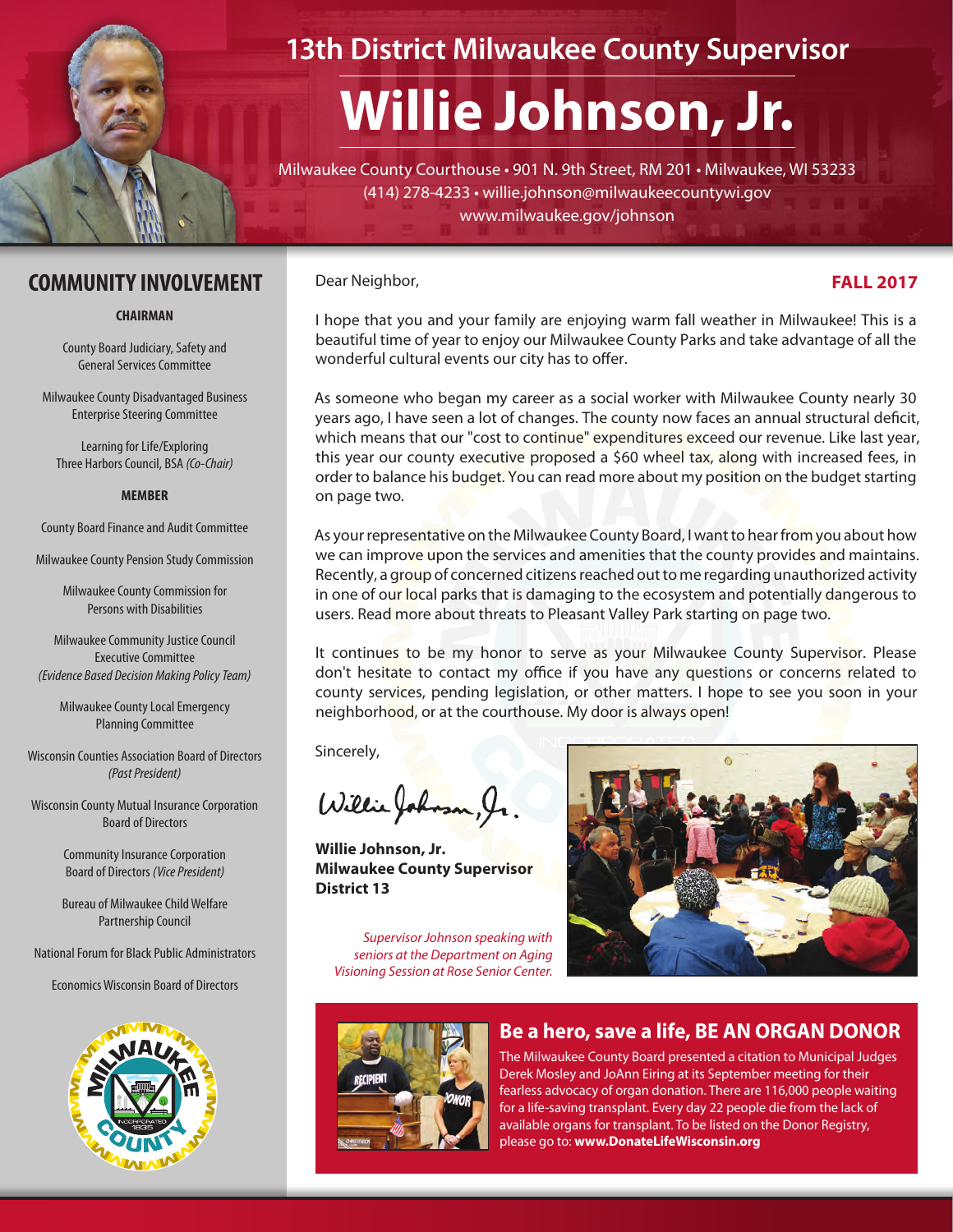#### **Protect Pleasant Valley Park**

A group of constituents recently informed me of activity in one of our local parks that concerns me greatly. At a recent meeting of the Parks, Energy & Environment Committee, staff from the Milwaukee County Parks Department confirmed that illegal tree cutting and unauthorized mountain biking is occurring with regularity in Pleasant Valley Park, located along the west bank of the Milwaukee River, north of Locust St.

Like many of you, I view our County Parks as some of our most treasured public resources. At the invitation of the Milwaukee River Advocates Cooperative, I took a walking tour of the Pleasant Valley Park this summer. The park, which runs along the west bank of the Milwaukee River from Locust St. to Capitol Dr., is a beautiful area, and I was saddened to see the damage caused to this special place.

One of the greatest challenges of managing Milwaukee County's world class parks system is balancing the interests of different types of users. Occasionally certain trails are designated for use only by specific types of users, and other users are prohibited when particular activities could damage trails or habitat and infringe upon the ability of other users to enjoy the trails.





*Pleasant Valley is home to foxes, deer, snapping turtles, wild turkey, owls, snakes, rare migrating birds and other animals, as well as native plants including Mayapples, Trillium, Bloodroot, Solomon's Seal, False Rue Anemone, Forked Aster, and other at-risk native plants.*

*A view of the trail looking south along the west bank of the Milwaukee River.*





*Signs like this one, indicating that mountain biking is not allowed on the trails in Pleasant Valley Park, have been removed by unidentified individuals. \*Images are provided courtesy of the Milwaukee River Advocates.*

I'm opposed to the cutting of more trails in Pleasant Valley Park, and I appreciate the efforts of the Milwaukee River Advocates Cooperative and the Riverwest Neighborhood Association to maintain the natural area in its current state. I plan to work with the Parks Department and Sheriff's Office to hold accountable those persons responsible for cutting trees and damaging trails. I am looking at additional steps we can take to protect this unique natural area, and would appreciate your input!

#### **Structural Deficit Presents Tough Choices for 2018 Budget**



I'm opposed to County Executive Chris Abele's proposal to increase the wheel tax from \$30 to \$60 for 2018. I'm also opposed to any budget cuts that would close parks and pools – those are scare tactics designed to make people believe the wheel tax can fund any county service. In fact, wheel tax revenue can only be used for transit and transportation related costs, like rebuilding county roads and bridges, and replacing aging buses.

Anticipating that he would reintroduce his \$60 wheel tax again this year, supervisors gave the county executive an opportunity to educate the public about his proposal by placing a referendum on the spring ballot. But Abele made no effort to convince voters to support his proposal, and even said before the vote that he would reintroduce his \$60 proposal regardless of the outcome.

Voters overwhelmingly said "no" to the \$60 wheel tax by a margin of 72%. Milwaukee residents already pay \$75 per vehicle to the State of Wisconsin, and another \$20 per vehicle to the City of Milwaukee.

Along with my colleagues, I urged the legislature to grant us the authority to adjust the wheel tax based on the age and value of the vehicle, a progressive measure that would have helped poor and working class families adjust to this new fee.

The legislature failed to give us that authority, or to increase the county's shared revenue that we receive from the state. Like the City of Milwaukee, the county sends more money to Madison than we get back in shared revenue. If the county received its fair share, this would go a long way to addressing our structural deficit.

Milwaukee County has limited tools for generating the revenue we need to address our structural deficit. Our sales tax is maxed out, and we can only increase property taxes by a relatively small amount each year. Services have been trimmed back, but we still have growing infrastructure costs, as well as increasing costs to maintain important cultural institutions like the Mitchell Park Domes, and hundreds of millions of dollars in deferred maintenance in our parks.

Rather than proposing a \$60 wheel tax, I would have liked to see our county executive use his considerable lobbying powers in Madison to fight for our fair share of revenue from the state. Instead, he chose to leave supervisors with the difficult choice of a dramatic wheel tax increase, or finding more savings. We can adopt a responsible budget that mixes limited reductions in our expenses and moderate increases in revenue, without resorting to a massive wheel tax increase.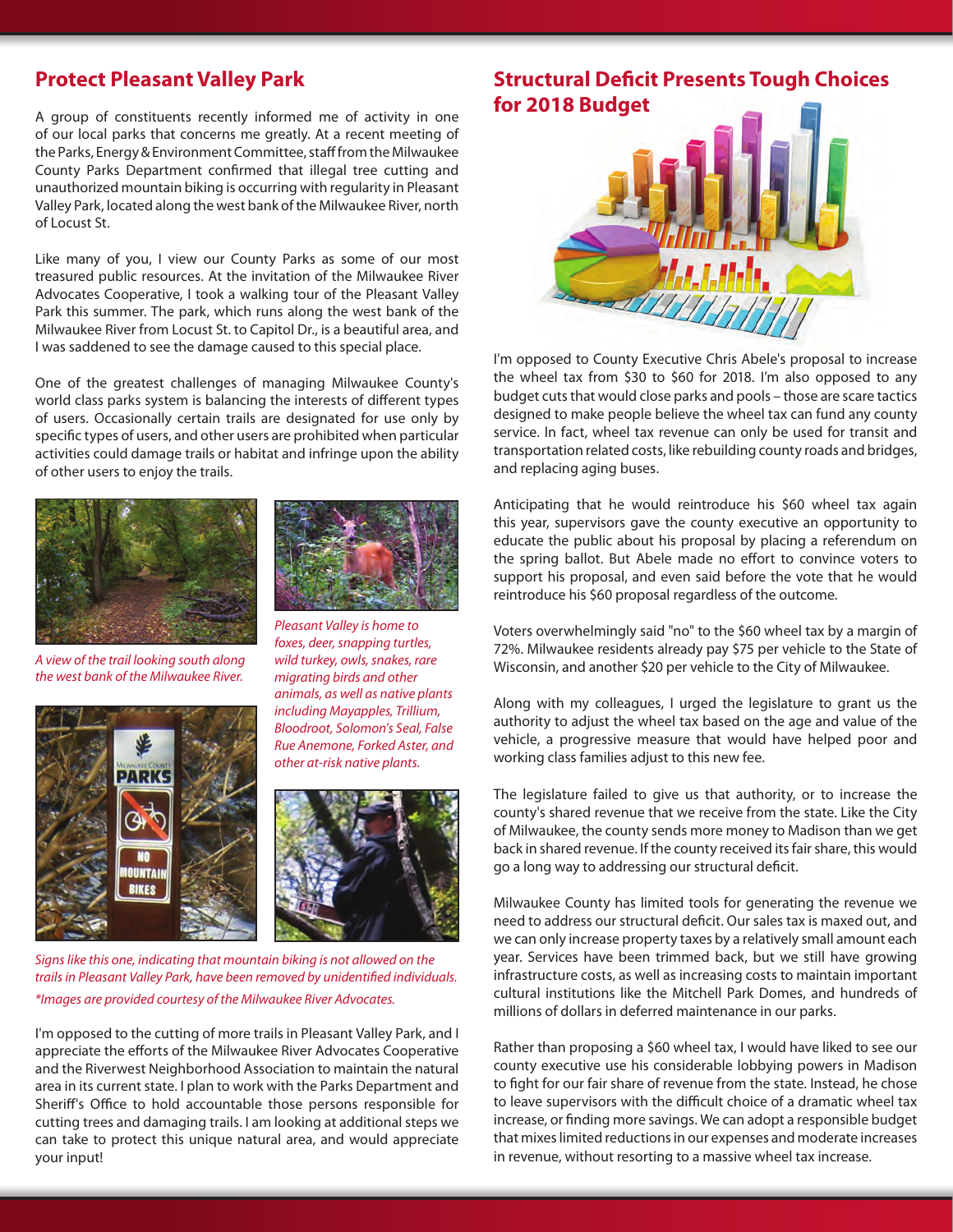#### **Sup. Johnson's Co-Sponsored Legislation**

I co-sponsored resolutions from April 2016 through December 2016 on the following subjects: developing a pilot program and a revolving loan program to provide financial assistance for the replacement of privately owned lead laterals, as well as the removal of lead paint in owner occupied homes, residential non-owner occupied homes and commercial buildings located north of Highland Ave., south of North Ave., west of MLK Dr. and east of 27th St.; authorizing youth programming services for the Office on African American Affairs; generating a pay scale which adjusts the county workforce minimum wage on an annual basis, establishing a minimum wage of \$15/hour for service, concession, lease, and financial assistance agreements publicly funded by the county by the year 2022; recognizing October as Domestic Violence Awareness Month and urging community involvement to "Keep Us Safe"; opposing all forms of discrimination, and affirming Milwaukee County's commitment to value all people equally, regardless of race, sex, class, religion, sexual orientation, gender identity and expression, disability, age, ancestry or nationality, political or religious affiliation or creed; supporting the "Stepping Up" initiative, which aims to reduce the number of people with mental illness who are jailed; and recognizing the second Monday of October as Indigenous Peoples' Day.

In addition, I have co-sponsored resolutions for 2017 on these issues: supporting equity in education, entrepreneurship, and economic opportunities for women of color; recognizing the month of April in 2017 and in each succeeding year as Sexual Assault Awareness Month; requesting and urging the Wisconsin State Legislature to create a nonpartisan process for Congressional and Legislative Redistricting Plans; creating a policy on the treatment of pregnant or postpartum persons in a Milwaukee County correctional facility; recognizing the City of Milwaukee's municipal identification card as a valid form of identification to establish residency related to Milwaukee County owned or supported institutions or programs; and recognizing the month of October in 2017 and in each succeeding year as Bullying Prevention Month.

#### **2017 National Night Out**



*Supervisor Johnson with 5th District Captain Heier during the 2017 National Night Out. Thank you for coming out and participating in our 2017 National Night Out community building event, an effort to enhance the relationship between neighbors and law enforcement while bringing back a true sense of community under positive circumstances. I look forward to seeing you all next year!*

IMPACT 2-1-1 is a central access point for people in need. During times of personal crisis or community Get Connected. Get Answers. disaster, the free, confidential helpline and online resource directory make it easy for residents to get connected to information and assistance. Simply **dial 2-1-1**. If you want detailed information please go to: **www.impactinc.org/impact-2-1-1**

#### **Black History Month at the Board**



*Above: Supervisors Moore Omokunde, Taylor, Mayo and Nicholson joined Supervisor Johnson at the Black History Month celebration during the February 2017 county board meeting. Right: Supervisor Johnson speaking at the beginning of the county board meeting during Black History Month.*



#### **Energy Assistance**

The Milwaukee County Energy Assistance Program is now available. Any household with a utility burden can apply for this one-time, annual benefit. Your benefit is based on your household's size, your household's income, and your utility usage. It's NOT based on whether or not you are behind on your bill or on how much you may owe.

Energy Assistance is not intended to cover your entire bill, but to help make those bills a little more affordable. Every household situation is different, but most households receive a benefit that covers one to two months of utility service. In most cases the energy assistance benefit is paid directly to your household's energy supplier.

Applying is Easy! Make an appointment or walk in to any of our sites. There are 6 sites across Milwaukee County for your convenience. All sites are on a bus line and are handicapped accessible. **Northwest - 4906 W. Fond du Lac Ave. Downtown/Central - 728 N. James Lovell St.**

**West Allis - 6761 W. Greenfield Ave. Southeast/Bay View - 2701 S. Chase Ave. South - 5663 S. 27th St. North - 6918 W. Brown Deer Rd.**

You can apply any time between October 1, 2017 and May 15, 2018. Hours are: **Monday-Friday 8:00 a.m. to 5:00 p.m.** Last applicant taken 30 minutes before closing and subject to availability. Closed on major holidays.

To schedule an appointment or for more information, call **270-4MKE (270-4653)** or go online to **www.EnergyAssistanceMKE.org**